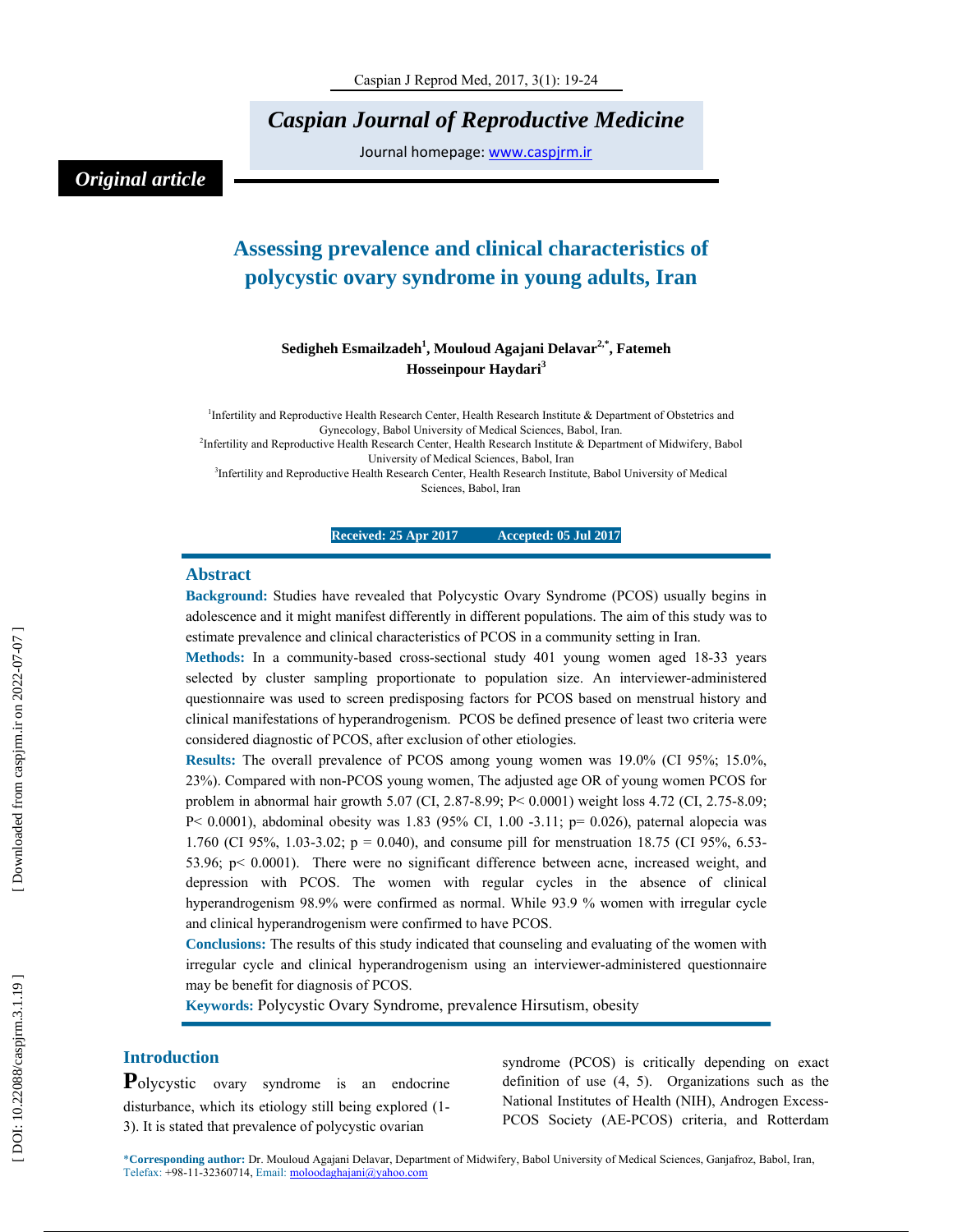Reprod Med

2003 have recommended some criteria for the diagnosis of PCOS based on oligo/amenorrhea, hyperandrogenism, clinical androgen excess, and polycystic ovarian morphology. Therefore, estimate prevalence is varied considerably in the different population. However, based on the definition by Rotterdam 2003, the prevalence of this condition varies in the different population. It is important to note that manifestations of PCOS are different in different population (6, 7). The definition by Rotterdam 2003 requires the exclusion of disorders that mimic PCOS and ultrasonographic evidence of polycystic ovaries (8). While in the National Institutes of Health defining investigation radiologic is not necessary in order to diagnosis. Thus, the propose of this definition is having oligo/amenorrhoea with clinical and/or biochemical hyperandrogenism, with exclusion of other mimicking etiologies (9). The practical definition AE-PCOS Society criteria is based oligo/amenorrhoea and clinical androgen excess (10). Recently, the Androgen Excess and PCOS (AE-PCOS) Society reported the third set of clinical criteria for PCOS. These criteria seems to be combination of the Rotterdam ultrasound criteria with hyperandrogenism for the diagnosis PCOS (11, 12).

Also PCOS is associated with range of disease such as diabetes, insulin resistance, dyslipidemia, infertility, abortion, and metabolic syndrome (13-15). However, ultrasonographic and biochemical evaluation give additional information, they add time and cost to clinical practice. In general, the definition by the National Institutes of Health criteria is easier to be used in clinical practice, because it does not require ultrasonographic evaluation. However, this criterion required to biochemical evaluation. Since there is limited in using ultrasound and biochemical assay for diagnostic of PCOS in Iran. Therefore we carried out a community-based cross-sectional study to estimate prevalence and clinical characteristics of PCOS in a community setting in Iran in order to find a simple screen predisposing factors for PCOS. For the purpose this study, PCOS is identified using Rotterdam 2003.

#### **Materials and Methods**

This research was approved by the ethics committee of the Medical Sciences University of Babol (No. MUBABOL. REC.1391.17). Informed written consent was obtained all eligible subjects.

The study design was a community based cross sectional study. It was performed on 401 students of Babol Universities for defining clinical characteristics

of Polycystic Ovary Syndrome in the period 2013 - 2014.

Required sample size was calculated using the formula "N" and base on expected proportion of 8.3 percent (16), a standard score of (Z) 95%, and precision level 3% (d). Since this study was systematic sampling and community based study, a design effect of 2.0 (a multiply of 2.0) and a non response rate of 30 percent was added. The required sample size was thus calculated to be 439. Using systematic sampling, we selected every five medical and Para medical faculty in the city. The sample size of each the faculty was proportionality allocated according to the number of women students in each the facility and required sample was selected randomly within each field and each grade.

Our inclusion criteria were included women non pregnant who were at least 2 years after menarche. A total of 38 students (6.7 %) did not participate or were pregnant who excluded in this study. The response rate was  $93.4\%$  (n = 401). After selection, demographic data, menstrual frequency, age at menarche, clinical history such as abnormal hair growth, obesity, acne lesions on the face, forehead and cheek, acanthosis nigricans, paternal alopecia, ovarian cyst, diabetes, depression disorder, and family history of diabetes, ovary cyst were recorded using a special designed check list.

Irregular menstrual was defined as a total of less than eight menses per year (17).

Anthropometry variables were measured, including weight, and waist circumference. Weight was recorded using digital scales, with the subjects minimally without shoes with a tape measure. The body mass index was calculated using the formula: BMI=weight (kg)/ height 2 (m) (18). Early age at menarche, defined as  $\leq$ 11 years old (19).

The operational definition for PCOS was based on Rotterdam criteria 2003; after exclusion of thyroid or adrenal disorders, and hyperprolactinemia, PCOS was be determined when at least two of the three features were present: oligo/amenorhea, clinical and/or biochemical hyperandrogenism, or polycystic ovaries (8).

Descriptive statistics were used to describe baseline demographic and clinical characteristics of young women. To determine association between high risk factors associated with PCOS in young women, PCOS was considered as a dependent variable for logistic factors included pattern of menstrual period, hyperandrogenemia, hyperanderogenism, family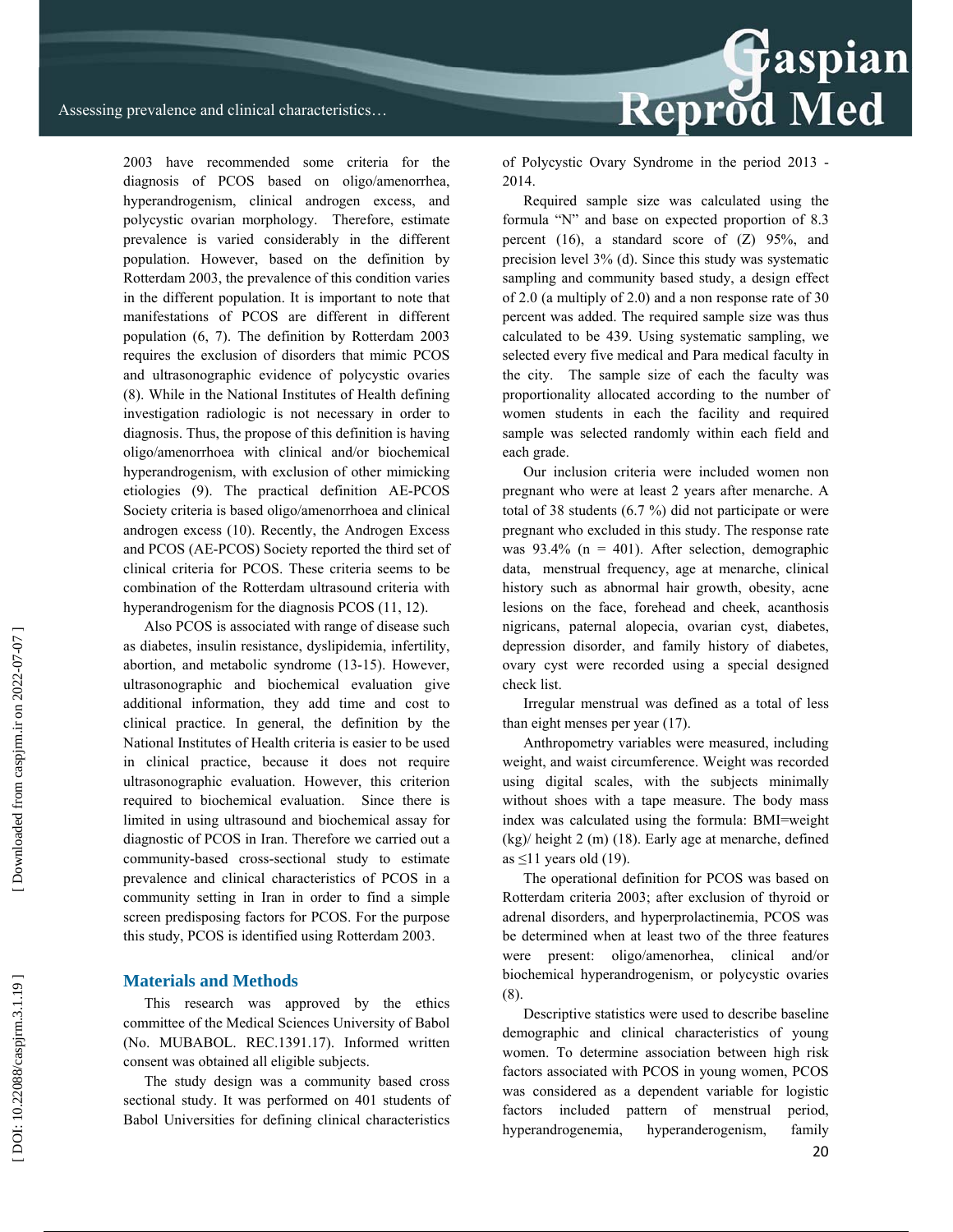

history of risk factors, and depression disorder height. P< 0.05 was considered statistically significant.

## **Results**

The mean age was  $21.2 \pm 3.8$  years (range 18 - 33) years). The mean age at menarche for all participants was  $13.3 \pm 1.3$  years; percentage of earl women ( $\leq 11$ ) was 5%. The mean age of waist circumference was 84.9 $\pm$ 9.3 cm; percentage of abdominal obesity ( $> 88$ cm) was 32.4%. The mean BMI was 23.0± 8.3 kg/m2; the percentages of women who were overweight (BMI: 25.0–29.9 kg/m2) and obese (BMI  $\geq$  30 kg/m2) were 24.0 and 10.2%, respectively.

The overall prevalence of PCOS among young women was 19.0% (CI 95%;15.0%, 23%), which 33 (8.2%) previously diagnosed cases already present and 43 confirmed newly diagnosed cases of PCOS based on the 2003 Rotterdam diagnostic criteria. The most common clinical characteristics of PCOS were irregular menstruation (93.4%), abnormal hair growth hirsutism (43.4%), and ovarian cyst (43.4%).

The mean (SD) age in years for women with PCOS compared to women without PCOS was 22.2 (3.8) vs 20.6 (2.6) (P < 0.0001). The mean weight ( $\leq 0.0001$ ), waist circumference (<0.0001), and BMI (0.041) of the PCOS young women were higher than those of the no PCOS young women. There were significant differences between two groups according marital status. In PCOS group women with married women higher in comparing non PCOS women (Table 1).

Compared with non-PCOS young women, the OR of young women PCOS for problem in abnormal hair growth 5.074 (CI, 2.87-8.99 P<0.0001) weight loss 4.716 (CI, 2.749-8.092 P< 0.0001), abdominal obesity was 1.829 (95% CI, 1.00 -3.11; p= 0.026), paternal alopecia was 1.760 (CI 95%, 1.03-3.02;  $p = 0.040$ ), and Consume pill for menstruation 18.775 (CI 95%, 6.53- 53.96;  $p = 0.0001$ ). There were no significant difference between acne, increased weight, and depression with PCOS (Table 2).

Of 227 students with regular cycles in the absence of clinical hyperandrogenism 98.9% were confirmed as normal. While 93.9 % women with irregular cycle and clinical hyperandrogenism were confirmed to have PCOS.

#### **Discussion**

In this study, based on Roterrdom 2003, the prevalence of PCOS to be  $19.0\%$  (95% CI:  $\%$ ,  $\%$ ) among women aged 18-33 years in Babol city. Our

**Table 1.** Baseline demographic and characteristics of the subjects according to PCOS (n =410).

| <b>Characteristics</b>              | <b>Total</b><br>$(n=401)$ | <b>With PCOs</b><br>$(n = 76)$ | <b>Without PCOs</b><br>$(n=325)$ | p-Value  |
|-------------------------------------|---------------------------|--------------------------------|----------------------------------|----------|
|                                     | $Mean \pm SD$             | $Mean \pm SD$                  | $Mean \pm SD$                    |          |
| Age, years                          | $21.2 \pm 3.8$            | $22.2 \pm 3.8$                 | $20.6 \pm 2.6$                   | < 0.0001 |
| Age at menarche, years              | $13.3 \pm 1.3$            | $13.1 \pm 1.4$                 | $13.3 \pm 1.3$                   | 0.121    |
| Height, cm                          | $162.5 \pm 60.1$          | $161.3 \pm 12.43$              | $162.7 \pm 5.5$                  | 0.124    |
| Weight, kg                          | $60.1 \pm 10.8$           | $64.9 \pm 12.2$                | $58.9 \pm 10.1$                  | < 0.0001 |
| Waist circumference, cm             | $84.9 \pm 9.3$            | $88.9 \pm 9.4$                 | $84.3 \pm 9.0$                   | < 0.0001 |
| BMI, kg/m <sup><math>2</math></sup> | $23.0 \pm 8.3$            | $26.4 \pm 17.3$                | $22.3 \pm 3.6$                   | 0.041    |
| Married women%                      | 94(23.5)                  | 67(20.6)                       | 27(35.5)                         | 0.006    |
| waist circumference( $> 88$ cm) (%) | 127(31.7)                 | 35(46.1)                       | 92 (28.3)                        | 0.003    |
| Irregular menstruation, (%)         | 81 (20.2%)                | 71 (93.4)                      | 10(3.1)                          | < 0.0001 |
| History of used pill, %             | 69 (17.2)                 | 15(4.6)                        | 54 (71.1)                        | < 0.0001 |
| Abnormal hair growth, $(\% )$       | 76(19.0)                  | 33 (43.4)                      | 43 (13.2)                        | < 0.0001 |
| Increased weight, $(\% )$           | 101(25.2)                 | 78(24.0)                       | 23(30.3)                         | 0.257    |
| Weight loss problems                | 79 (19.7)                 | 53 $(16.3)$                    | 26(34.2)                         | < 0.0001 |
| Early menarch $\leq$ 11             | 20(5.0)                   | 6(7.9)                         | 14(4.3)                          | 0.157    |
| Acne lesions, $(\% )$               | 156(38.9)                 | 30(39.5)                       | 126(38.8)                        | 0.306    |
| Acanthosis nigricans $(\% )$        | 22(5.5)                   | 6(7.9)                         | 16(4.9)                          | 0.306    |
| Paternal alopecia (%)               | 113(28.2)                 | 31(40.8)                       | 82 (25.2)                        | 0.007    |
| Ovarian cyst $(\%)$                 | 33(9.2)                   | 33 (43.4)                      | 0(0.0)                           | < 0.0001 |
| Diabetes $(\% )$                    | 2(0.5)                    | 1(0.3)                         | 1(1.3)                           | 0.261    |
| Depression disorder (%)             | 102(25.4)                 | 24(31.6)                       | 78 (24.0)                        | 0.172    |
| Family history of diabetes (%)      | 146(36.4)                 | 33(43.4)                       | 113(34.8)                        | 0.158    |
| Family history of ovary cyst (%)    | 82 (20.4)                 | 19(25.0)                       | 63 (19.4)                        | 0.275    |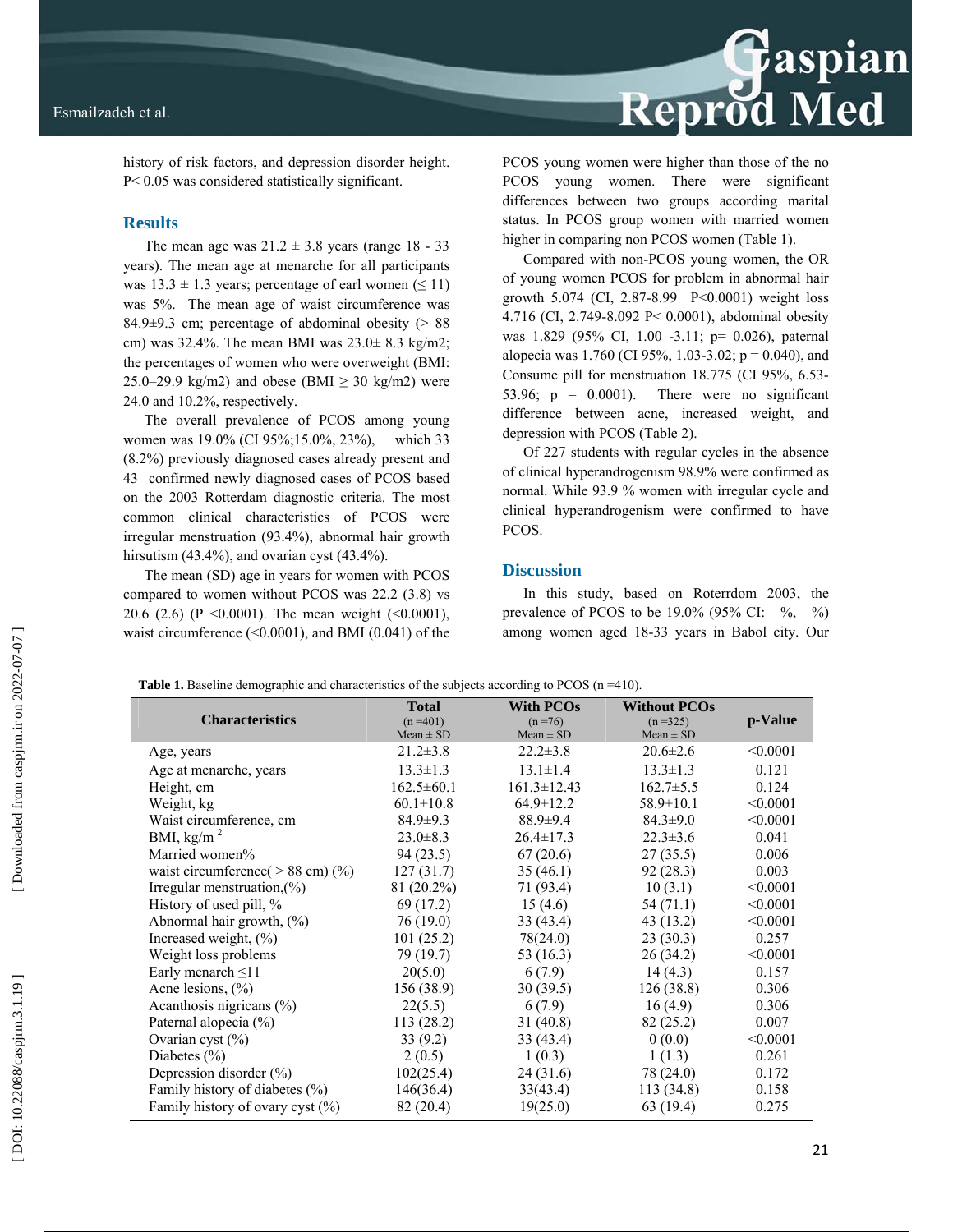

**Table 2.** High risk factors associated with PCOS in young women (n =401).

| <b>Factors</b>                | Adjusted odds ratio* | 95% CI        | p-Value  |
|-------------------------------|----------------------|---------------|----------|
| Irregular menstruation        | 18.23                | 11.98, 27.78  | < 0.0001 |
| Abnormal hair growth          | 5.07                 | 2.87-8.99     | < 0.0001 |
| Acne                          | 0.81                 | $0.47 - 1.40$ | 0.443    |
| Consume pill for menstruation | 18.78                | 6.53-53.96    | 0.0001   |
| Weight loss problems          | 4.72                 | 2.749-8.092   | 0.0001   |
| Abdominal obesity (>88cm)     | 1.83                 | $1.0 - 3.11$  | 0.026    |
| Increased weight              | 1.25                 | 0.707-2.208   | 0.444    |
| Paternal alopecia             | 1.76                 | $1.03 - 3.02$ | 0.040    |
| Depression disorder           | 1.34                 | 0.767-2.345   | 0.303    |

\*Adjusted; age

results were in agreement with a study in Turkey, in which authors reported a prevalence of PCOS in 19.9% of ages of women 18- 45 years using the same definition (7). While a number of surveys in Europe, Asia, and United States to estimate the prevalence of PCOS using the National Institutes of Health criteria were reported 6%–9% and according to the Rotterdam criteria is 12%–20% (8–11). Tehrani and colleagues (2011) in a study using the NIH definition, found a prevalence of PCOS 8.5% (95% CI: 6.8%, 10.2%) among women 18- 45 years in Tehran city, Iran (20). Other study of the prevalence of PCOS among adolescence in the same geographic location (Babol city) has found a lower prevalence of (8.3%) comparing the present study (21). Since the subjects were adolescents, the definition was very narrow; the Rotterdam criteria were used to determine PCOS with the presence of all three criteria, so this could be the possible reason for lower prevalence of PCOS in the study.

Several studies have reported abnormal menstrual pattern, android pattern of obesity, and hirsutism, common clinical features of PCOS (12, 22, 23). In our study irregular menstruation was the hallmark of PCOS, 93.4% women with PCOS had oligomenorrhoea. Azziz et al. (12) have shown that menstrual irregularity is a common feature of PCOS, occurring in more than 75% of the adult PCOS population. In our study, approximately 43.4% of PCOS women have excessive hair growth. The prevalence of PCOS in South East Asia reported an excessive hair growth hirsutism prevalence rate of 5% (24). Therefore our findings were nearly comparable with the findings in other countries data from the present study showed that PCOS women had hyperandrogenism with irregular cycle menstruation while regular cycles in the absence of clinical hyperandrogenism confirmed as normal. In addition, important features of PCOS were abnormal hair growth (5.1 folds), problem in decrease weight (4.72 folds), irregular menstruation (18.23 folds), and abdominal obesity (1.8 folds).

#### **Conclusions**

This study showed that the women with regular cycles in the absence of clinical hyperandrogenism 98.9% were confirmed as normal. While 93.9 % women with irregular cycle and clinical hyperandrogenism were confirmed to have PCOS. Therefore we conclude that most physicians readily diagnose many women with PCOS in clinic practice. Therefore, it is recommended that an intervieweradministered questionnaire was used to simple screen predisposing factors for PCOS based on menstrual history and clinical manifestations of hyperandrogenism.

#### **Conflict of interest**

The authors declare that they have no competing interests.

#### **References**

- 1. Ramanand SJ, Ghongane BB, Ramanand JB, Patwardhan MH, Ghanghas RR, Jain SS. Clinical characteristics of polycystic ovary syndrome in Indian women. Indian journal of endocrinology and metabolism. 2013 Jan;17(1):138-45.
- 2. McGowan MP. Polycystic ovary syndrome: a common endocrine disorder and risk factor for vascular disease. Current treatment options in cardiovascular medicine. 2011 Aug;13(4):289-301.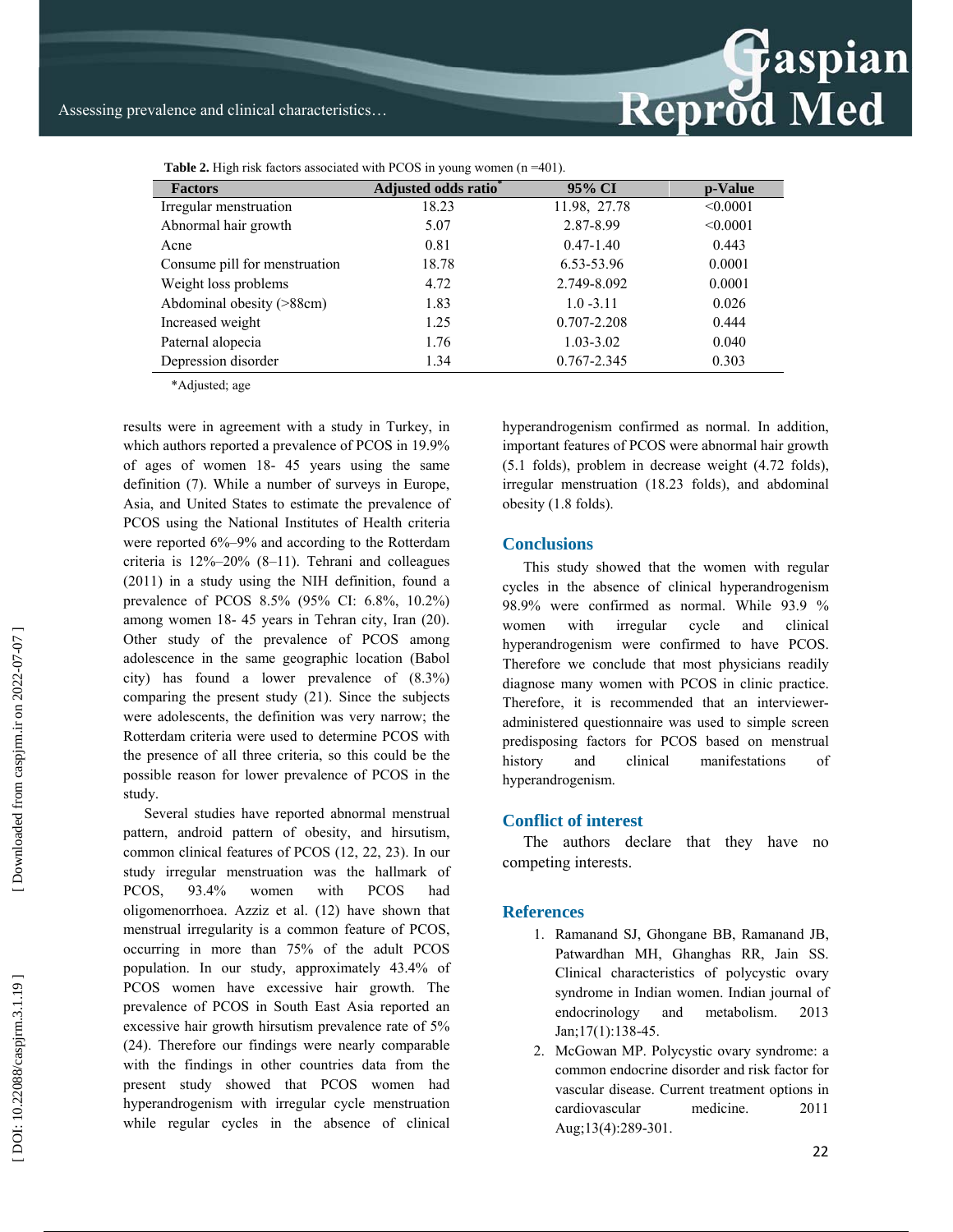

- 3. Dasgupta S, Reddy BM. Present status of understanding on the genetic etiology of polycystic ovary syndrome. Journal of postgraduate medicine. 2008 Apr-Jun;54(2):115-125.
- 4. Sirmans SM, Pate KA. Epidemiology, diagnosis, and management of polycystic ovary syndrome. Clinical epidemiology. 2013;6:1-13.
- 5. Thathapudi S, Kodati V, Erukkambattu J, Katragadda A, Addepally U, Hasan Q. Anthropometric and Biochemical Characteristics of Polycystic Ovarian Syndrome in South Indian Women Using AES-2006 Criteria. International journal of endocrinology and metabolism. 2014 Jan;12(1):e12470.
- 6. Marshall K. Polycystic ovary syndrome: clinical considerations. Alternative medicine review : a journal of clinical therapeutic. 2001 Jun;6(3):272-292.
- 7. Yildiz BO, Bozdag G, Yapici Z, Esinler I, Yarali H. Prevalence, phenotype and cardiometabolic risk of polycystic ovary syndrome under different diagnostic criteria. Human reproduction. 2012 Oct;27(10):3067- 3073.
- 8. Rotterdam EA-SPCWG. Revised 2003 consensus on diagnostic criteria and long-term health risks related to polycystic ovary syndrome. Fertility and sterility. 2004 Jan;81(1):19-25.
- 9. Diamanti-Kandarakis E. The polycystic ovary syndrome. Pathogenesis, metabolic implications, and therapeutic approach. Annals of the New York Academy of Sciences. 1997 Jun 17;816:177-1793.
- 10. Roe AH, Prochaska E, Smith M, Sammel M, Dokras A. Using the androgen excess-PCOS society criteria to diagnose polycystic ovary syndrome and the risk of metabolic syndrome in adolescents. The Journal of pediatrics. 2013 May;162(5):937-941.
- 11. Azziz R, Carmina E, Dewailly D, Diamanti-Kandarakis E, Escobar-Morreale HF, Futterweit W, et al. Positions statement: criteria for defining polycystic ovary syndrome as a predominantly hyperandrogenic syndrome: an Androgen Excess Society guideline. The Journal of

clinical endocrinology and metabolism. 2006 Nov;91(11):4237-4245.

- 12. Azziz R, Carmina E, Dewailly D, Diamanti-Kandarakis E, Escobar-Morreale HF, Futterweit W, et al. The Androgen Excess and PCOS Society criteria for the polycystic ovary syndrome: the complete task force report. Fertility and sterility. 2009 Feb;91(2):456- 488.
- 13. Enzevaei A, Salehpour S, Tohidi M, Saharkhiz N. Subclinical hypothyroidism and insulin resistance in polycystic ovary syndrome: is there a relationship? Iranian journal of reproductive medicine. 2014 Jul;12(7):481-486.
- 14. Rojas J, Chavez M, Olivar L, Rojas M, Morillo J, Mejias J, et al. Polycystic ovary syndrome, insulin resistance, and obesity: navigating the pathophysiologic labyrinth. International journal of reproductive medicine. 2014;2014:719050.
- 15. Goodarzi MO, Erickson S, Port SC, Jennrich RI, Korenman SG. Relative impact of insulin resistance and obesity on cardiovascular risk factors in polycystic ovary syndrome. Metabolism: clinical and experimental. 2003 Jun;52(6):713-719.
- 16. Esmaeilzadeh S, Delavar MA, Amiri M, Khafri S, Pasha NG. Polycystic ovary syndrome in Iranian adolescents. Int J Adolesc Med Health. 2014 22(Jan):1-7.
- 17. Legro RS. Diagnostic criteria in polycystic ovary syndrome. Seminars in reproductive medicine. 2003 Aug;21(3):267-275.
- 18. Handel LN, Shetty R, Sigman M. The relationship between varicoceles and obesity. The Journal of urology. 2006 Nov;176(5):2138-2140; discussion 40.
- 19. Gaudineau A, Ehlinger V, Vayssiere C, Jouret B, Arnaud C, Godeau E. Factors associated with early menarche: results from the French Health Behaviour in School-aged Children (HBSC) study. BMC public health. 2010;10:175.
- 20. Tehrani FR, Simbar M, Tohidi M, Hosseinpanah F, Azizi F. The prevalence of polycystic ovary syndrome in a community sample of Iranian population: Iranian PCOS prevalence study. Reproductive biology and endocrinology : RB&E. 2011;9:39.